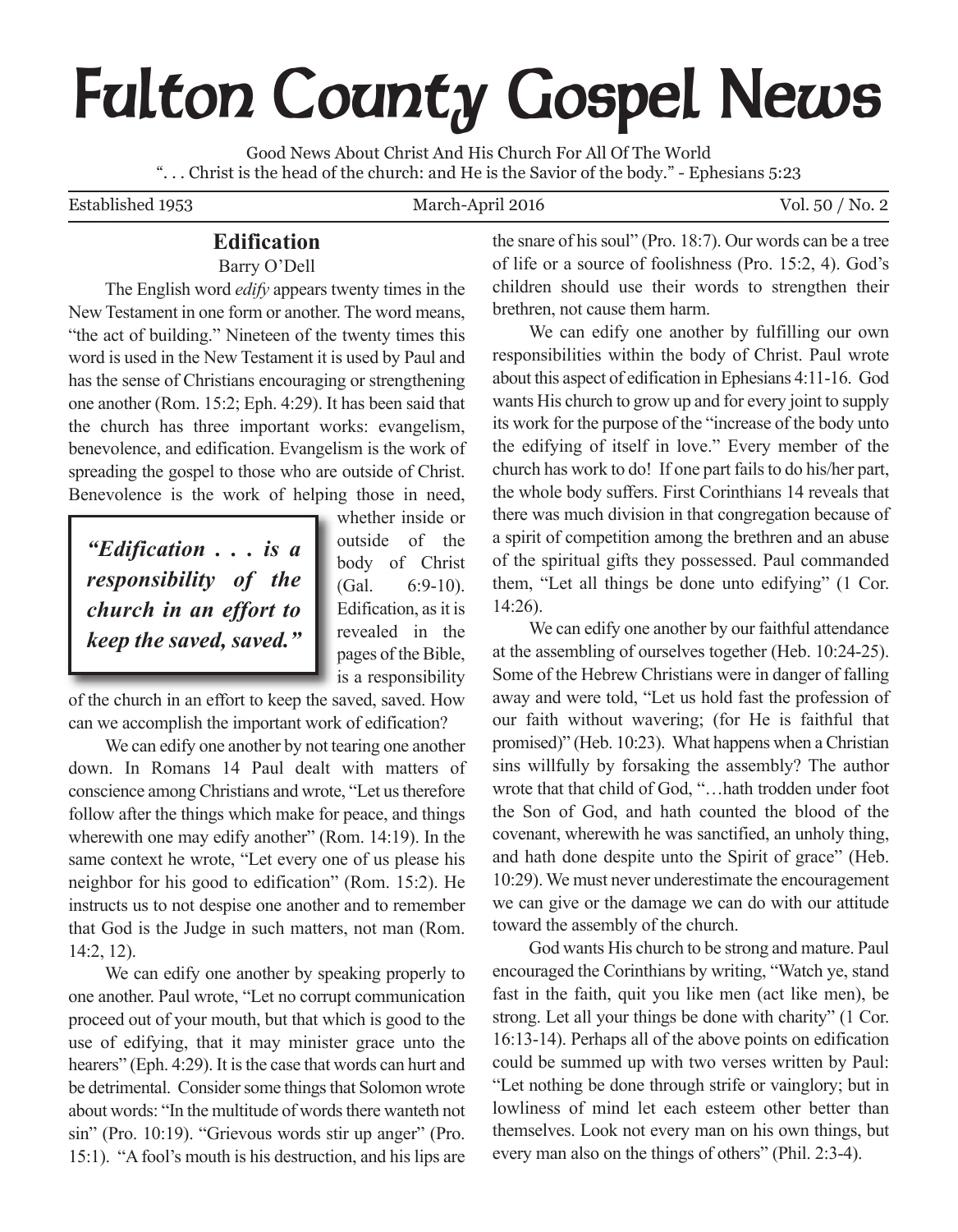# **Evangelism**

# Clint Yarber

Before Jesus ascended into heaven He left His disciples with what is often called the "Great Commission." Mark recorded, "And he said unto them, Go ye into all the world, and preach the gospel to every creature" (Mk. 16:15). In the Bible this work is called "evangelism." The word "evangelize" simply means to announce good news (the gospel).

Evangelism is the work of the whole church. Unfortunately there are those today who believe that the Great Commission was limited only to the apostles. While the immediate context of the Great Commission is Jesus speaking to the apostles, the early church knew that the Great Commission belonged to them as well. As we read of the church in Jerusalem (the model church) and their efforts to be pleasing to God, one cannot but notice their zeal to evangelize the world. "Therefore they that were scattered abroad went everywhere preaching the word" (Acts 8:4). While some might contend that the apostles were the ones who did the evangelizing, the Bible indicates something different. Acts 8:1 states that those who were scattered were everyone "except the apostles." Then, verse 4 tells us that those who were scattered went everywhere spreading the good news. Thus it was the entire church, not

*". . . it was the entire church, not just the apostles who fulfilled the Great Commisssion."*

just the apostles who fulfilled the Great Commission. Evangelism is called the work of the church because it the work of the

whole church, not just one man or a certain group of men.

But why has God given the church the work of evangelization? Paul wrote, "For whosoever shall call upon the name of the Lord shall be saved. How then shall they call on him in whom they have not believed? and how shall they believe in him of whom they have not heard? and how shall they hear without a preacher" (Rom. 10:13-14)? If Christians do not tell others about the gospel, then who is going to do it? The message of Jesus dying for man's sins can

save humanity only if they hear it and believe it. "For I am not ashamed of the gospel of Christ: for it is the power of God unto salvation to every one that believeth…" (Rom. 1:16). But a person cannot believe in something of which they have never heard: "So then faith *cometh* by hearing, and hearing by the word of God" (Rom. 10:17). God does not desire even one person to perish (2 Pet. 3:9). That means He wants all men to hear the good news. How important is it? It is impossible for even one man to be saved without evangelism!

While there is only one gospel, there are many different methods that can be used to spread the good news. Evangelism can be done in a one on one Bible study, but it can also be done in other ways too. Sometimes it may be a simple invitation for one to attend church services or a Bible study. It was through Philip's invitation that Nathanael came to accept Jesus as the Son of God and thus hear of God's salvation (Jn. 1:45-46). Consider the Samaritan woman that Jesus encountered at Jacob's well (Jn. 4:5-7). It was because of her invitation that the men of the city came unto Jesus (Jn. 4:28-30). At the very least each one of us can invite someone else to a place where they can hear the good news. But there are many other forms of evangelism that one can practice too. A person can write an e-mail, a letter, or an article and inform others about the good news. If your fear is that you cannot communicate well enough, do not panic! God never said that men had to hear the good news in your own words. Tracts can be handed out or books can be given which will help others to hear the good news. One can tweet, Facebook, blog , text, etc. to help spread the word of God. Whether it is in our own personal words or the words of others we are doing the work that God has given us to do. We are evangelizing the world or spreading the gospel of Jesus Christ.

Evangelism is an important work that God has given the church to do. May each of us work to spread God's word "…until the cities be wasted without inhabitant, and the houses without man, and the land be utterly desolate" (Isa. 6:11).

*Clint preaches for the Gospel Hill church of Christ in Pottersville, MO*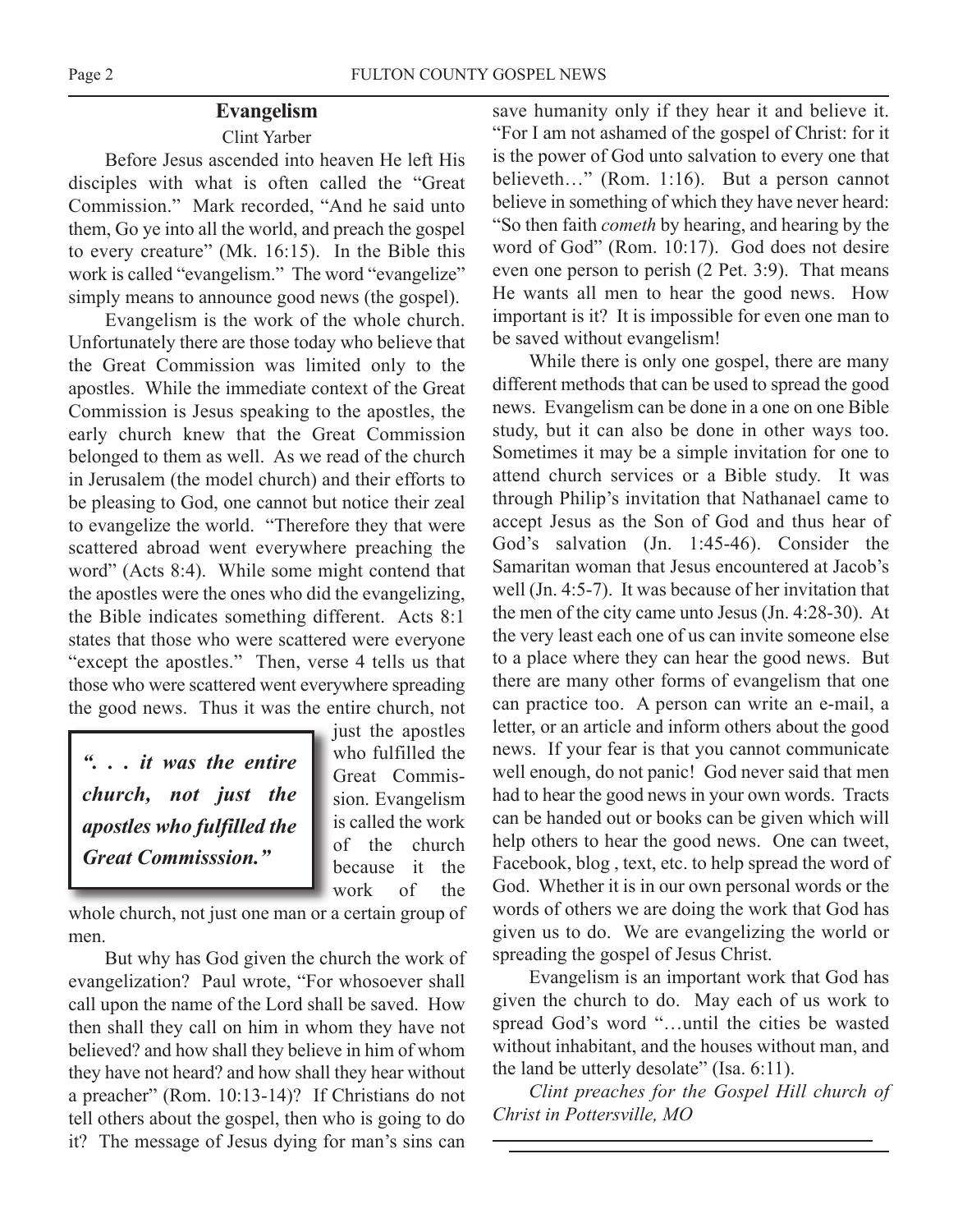Larry Yarber

"And he gave some apostles; and some, prophets; and some, evangelists; and some, pastors and teachers; For the perfecting of the saints, for the work of the ministry, for the edifying of the body of Christ:" (Eph. 4:11-12). One of the works of the church, as listed above, is that of ministry. Many have understood this phrase to be the preaching of the gospel. However, this is not the case. Of this phrase David Lipscomb and J.W. Shepherd wrote, "There are two different words used in the Greek to designate the work of serving and the work of preaching the gospel. *Ergon diakonios* indicated the work of serving; *ergon evangelistes* the work of preaching the good news of salvation. The term used here, translated ministering, is the one which designates work of serving or ministering to the wants of the afflicted – first of the household of faith; secondly, to all the suffering mortals of the earth"1 The church is, by implication, commanded to be a benevolent institution.

That the early church was to be involved in benevolence is evident by the command to collect funds for this work, "Now concerning the collection for the saints, as I have given order to the churches of Galatia, even so do ye" (1 Cor. 16:1). We need to remember that the collection of these monies was used, not only for benevolence, but also for evangelism and other congregational obligations, "Even so hath the Lord ordained that they which preach the gospel should live of the gospel" (1 Cor. 9:14), and, "Let him that is taught in the word communicate unto him that teacheth in all good things" (Gal. 6:6). The Gentile congregations were being instructed by Paul to set aside a portion of these funds to send to their Jewish brethren, "For it hath pleased them of Macedonia and Achaia to make a certain contribution for the poor saints which are at Jerusalem. It hath pleased them verily; and their debtors they are. For if the Gentiles have been made partakers of their spiritual things, their duty is also to minister unto them in carnal things" (Rom. 15:26-27). The Gentile helping the Jew not only broke down racial barriers, it also broke down congregational barriers. The church is one body consisting of many congregations, and individual members, throughout the entire world who are to work together to the glory of God (Matt. 5:16). Likewise, some of these monies were to be used to help

the poor and needy. The poor have been mentioned above and concerning those in need Paul penned, "If any man or woman that believeth have widows, let them relieve them, and let not the church be charged; that it may relieve them that are widows indeed" (1 Tim. 5:16). Since orphans are aligned with widows by James, it is obvious that they are to be aided by the saints too, "Pure religion and undefiled before God and the Father is this, To visit the fatherless and widows in their affliction, and to keep himself unspotted from the world" (Jas. 1:27).

God is benevolent to all men according to the word of Jesus (Matt. 5:45). Until these people obey the gospel they are destitute of God's spiritual blessings (Eph. 1:3), but His physical benevolence is still extended toward them. The Lord and His disciples, from a collective purse, were benevolent to all men, "Then saith one of his disciples, Judas Iscariot, Simons son, which should betray him, Why was not this ointment sold for three hundred pence, and given to the poor" (Jn. 12:4-6; also see and read Jn. 13:27-29). Since the New Covenant began with the teachings and examples of our Lord, we should imitate these things, "How shall we escape, if we neglect so great salvation; which at the first began to be spoken by the Lord, and was confirmed unto us by them that heard him;" (Heb. 2:3; also see and read 1 Pet.

*". . . the church, as a collective body, is to be benevolent to all men."*

2:21). According to the inspired Paul the church, as a collective body, is to be benevolent to all men (Gal. 6:10; also see and read 2 Cor. 9:12- 13). The Corinthians

text is a parallel text to the Galatian passage and ends with these words, "… for your liberal distribution (*fellowship – see Strong, 2842, pg. 56 - LY*) unto them, and unto all men." Like God and His Son, we are to fellowship all men in carnal things, but can only offer them spiritual fellowship after their obedience to the gospel.

*Larry preaches for the Curry St. church of Christ in West Plains, MO*

<sup>1</sup> David Lipscomb and JW Shepherd, A Commentary on the New Testament Epistles, Vol. 4, Ephesians, Philippians, and Colossians (Gospel Advocate Company, Nashville, TN) pg. 78.